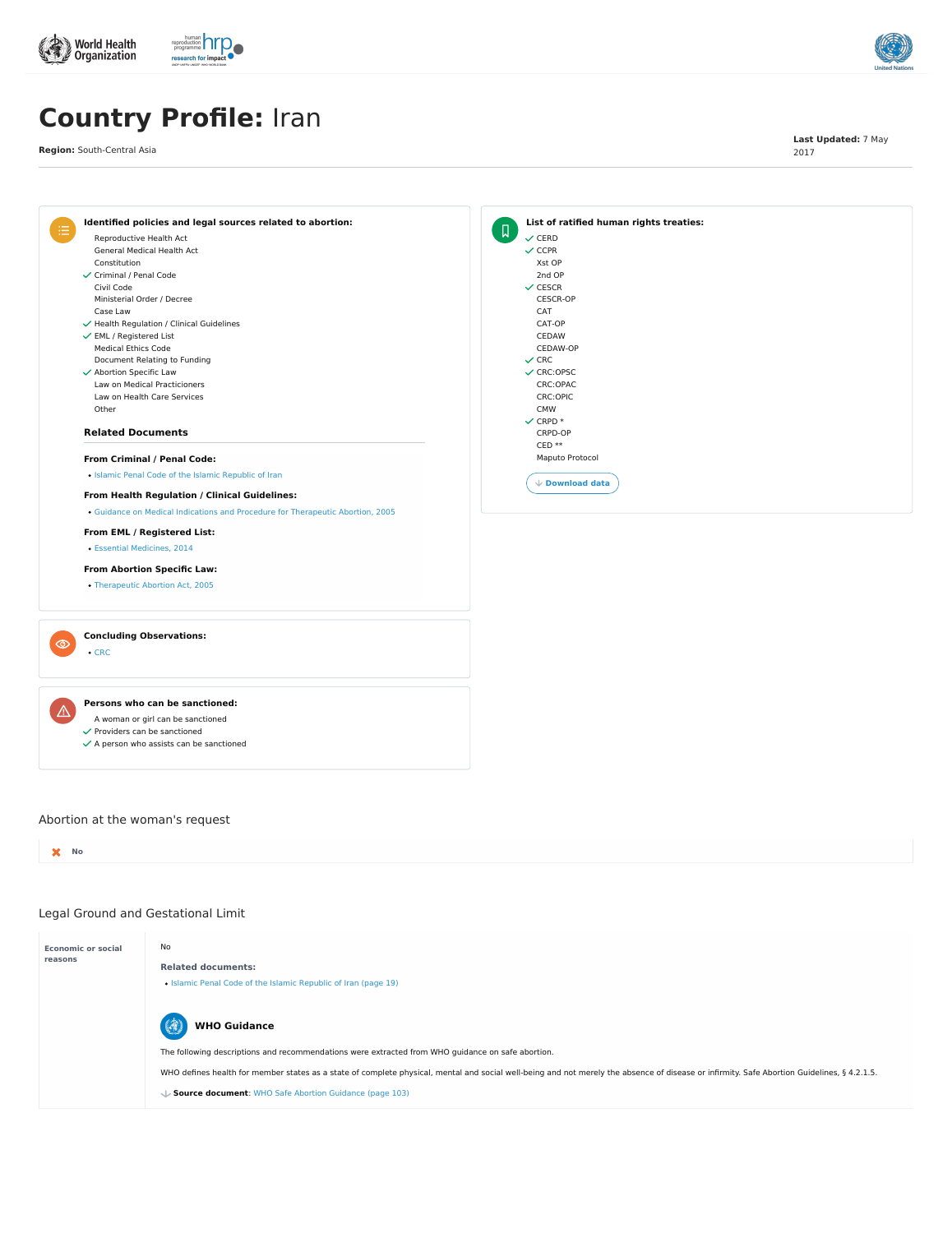**cognitive disability of**

| <b>Foetal impairment</b> | Yes                                                                                                                                                                                                                                                                                                                                                                                                                      |
|--------------------------|--------------------------------------------------------------------------------------------------------------------------------------------------------------------------------------------------------------------------------------------------------------------------------------------------------------------------------------------------------------------------------------------------------------------------|
|                          | <b>Related documents:</b>                                                                                                                                                                                                                                                                                                                                                                                                |
|                          | • Therapeutic Abortion Act, 2005 (page 1)                                                                                                                                                                                                                                                                                                                                                                                |
|                          | • Guidance on Medical Indications and Procedure for Therapeutic Abortion, 2005 (page 1)                                                                                                                                                                                                                                                                                                                                  |
|                          | <b>Gestational limit</b>                                                                                                                                                                                                                                                                                                                                                                                                 |
|                          | <b>Weeks: 16 weeks (prior to ensoulment)</b>                                                                                                                                                                                                                                                                                                                                                                             |
|                          | • Therapeutic Abortion Act, 2005 (page 1)                                                                                                                                                                                                                                                                                                                                                                                |
|                          | <b>WHO Guidance</b>                                                                                                                                                                                                                                                                                                                                                                                                      |
|                          | The following descriptions and recommendations were extracted from WHO guidance on safe abortion.                                                                                                                                                                                                                                                                                                                        |
|                          | A woman is entitled to know the status of her pregnancy and to act on this information; health protection or social reasons can be interpreted to include distress of the pregnant woman<br>caused by the diagnosis of fetal impairment. Prenatal tests and other medical diagnostic services cannot legally be refused because the woman may decide to terminate her pregnancy. Safe<br>Abortion Guidelines, § 4.2.1.4. |
|                          | ↓ Source document: WHO Safe Abortion Guidance (page 103)                                                                                                                                                                                                                                                                                                                                                                 |
|                          | Laws or policies that impose time limits on the length of pregnancy may have negative consequences for women, including forcing them to seek clandestine abortions and suffer social<br>inequities. Safe Abortion Guidelines, § 4.2.1.7.                                                                                                                                                                                 |
|                          | ↓ Source document: WHO Safe Abortion Guidance (page 103)                                                                                                                                                                                                                                                                                                                                                                 |
| Rape                     | No                                                                                                                                                                                                                                                                                                                                                                                                                       |
|                          | <b>Related documents:</b>                                                                                                                                                                                                                                                                                                                                                                                                |
|                          | • Islamic Penal Code of the Islamic Republic of Iran (page 19)                                                                                                                                                                                                                                                                                                                                                           |
|                          |                                                                                                                                                                                                                                                                                                                                                                                                                          |
|                          | <b>WHO Guidance</b>                                                                                                                                                                                                                                                                                                                                                                                                      |
|                          | The following descriptions and recommendations were extracted from WHO guidance on safe abortion.                                                                                                                                                                                                                                                                                                                        |
|                          | The protection of women from cruel, inhuman and degrading treatment requires that those who have become pregnant as the result of coerced or forced sexual acts can lawfully access safe<br>abortion services. Prompt, safe abortion services should be provided on the basis of a woman's complaint rather than requiring forensic evidence or police examination. Safe Abortion                                        |
|                          | Guidelines, § 4.2.1.3.                                                                                                                                                                                                                                                                                                                                                                                                   |
|                          | Source document: WHO Safe Abortion Guidance (page 102)                                                                                                                                                                                                                                                                                                                                                                   |
| <b>Incest</b>            | No                                                                                                                                                                                                                                                                                                                                                                                                                       |
|                          | <b>Related documents:</b>                                                                                                                                                                                                                                                                                                                                                                                                |
|                          | • Islamic Penal Code of the Islamic Republic of Iran (page 19)                                                                                                                                                                                                                                                                                                                                                           |
|                          | <b>WHO Guidance</b>                                                                                                                                                                                                                                                                                                                                                                                                      |
|                          | The following descriptions and recommendations were extracted from WHO guidance on safe abortion.                                                                                                                                                                                                                                                                                                                        |
|                          | The protection of women from cruel, inhuman and degrading treatment requires that those who have become pregnant as the result of coerced or forced sexual acts can lawfully access safe                                                                                                                                                                                                                                 |
|                          | abortion services. Prompt, safe abortion services should be provided on the basis of a woman's complaint rather than requiring forensic evidence or police examination. Safe Abortion<br>Guidelines, § 4.2.1.3.                                                                                                                                                                                                          |
|                          | ↓ Source document: WHO Safe Abortion Guidance (page 102)                                                                                                                                                                                                                                                                                                                                                                 |
| <b>Intellectual or</b>   | No                                                                                                                                                                                                                                                                                                                                                                                                                       |

| the woman              | <b>Related documents:</b><br>• Islamic Penal Code of the Islamic Republic of Iran (page 19)                                                                                                                                                                                                                                                                                           |
|------------------------|---------------------------------------------------------------------------------------------------------------------------------------------------------------------------------------------------------------------------------------------------------------------------------------------------------------------------------------------------------------------------------------|
| <b>Mental health</b>   | No<br><b>Related documents:</b><br>• Islamic Penal Code of the Islamic Republic of Iran (page 19)<br><b>WHO Guidance</b><br>健                                                                                                                                                                                                                                                         |
|                        | The following descriptions and recommendations were extracted from WHO guidance on safe abortion.<br>The scope of mental health includes psychological distress or mental suffering caused by, for example, coerced or forced sexual acts and diagnosis of severe fetal impairment. Safe Abortion<br>Guidelines, § 4.2.1.2.<br>Source document: WHO Safe Abortion Guidance (page 102) |
| <b>Physical health</b> | No<br><b>Related documents:</b><br>• Islamic Penal Code of the Islamic Republic of Iran (page 19)                                                                                                                                                                                                                                                                                     |
|                        | <b>WHO Guidance</b><br>The following descriptions and recommendations were extracted from WHO guidance on safe abortion.<br>Physical health is widely understood to include conditions that aggravate pregnancy and those aggravated by pregnancy. Safe Abortion Guidelines, § 4.2.1.2.<br>Source document: WHO Safe Abortion Guidance (page 102)                                     |
|                        |                                                                                                                                                                                                                                                                                                                                                                                       |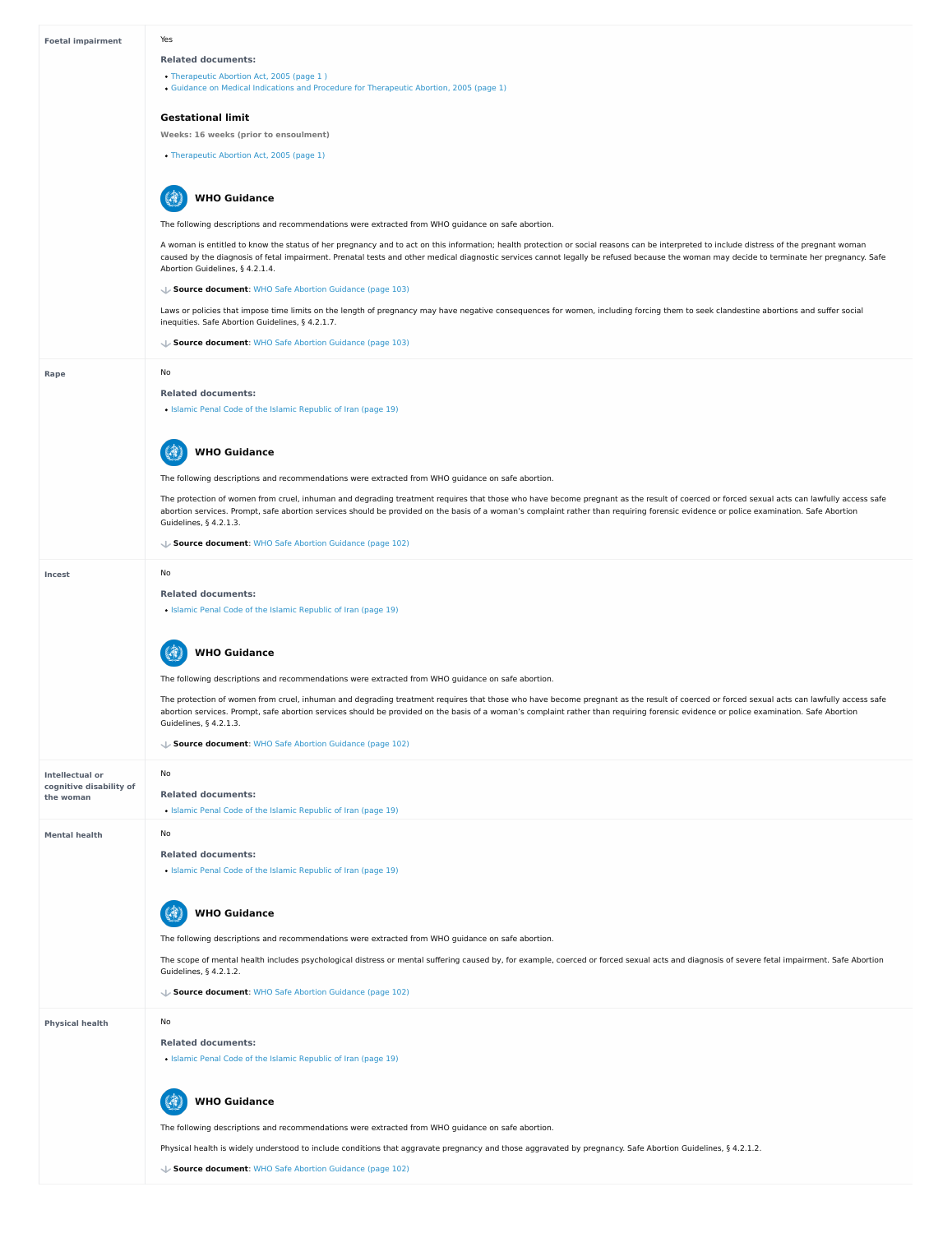# Additional Requirements to Access Safe Abortion

| <b>Health</b> | No                                                                                                                                                                                                                                                                                                                        |
|---------------|---------------------------------------------------------------------------------------------------------------------------------------------------------------------------------------------------------------------------------------------------------------------------------------------------------------------------|
|               | <b>Related documents:</b>                                                                                                                                                                                                                                                                                                 |
|               | • Islamic Penal Code of the Islamic Republic of Iran (page 19)                                                                                                                                                                                                                                                            |
|               | <b>WHO Guidance</b>                                                                                                                                                                                                                                                                                                       |
|               | The following descriptions and recommendations were extracted from WHO guidance on safe abortion.                                                                                                                                                                                                                         |
|               | The fulfillment of human rights requires that women can access safe abortion when it is indicated to protect their health. WHO defines health for member states as a state of complete<br>physical, mental and social well-being and not merely the absence of disease or infirmity. Safe Abortion Guidelines, § 4.2.1.2. |
|               | ↓ Source document: WHO Safe Abortion Guidance (page 102)                                                                                                                                                                                                                                                                  |
| Life          | Yes                                                                                                                                                                                                                                                                                                                       |
|               | <b>Related documents:</b>                                                                                                                                                                                                                                                                                                 |
|               | • Islamic Penal Code of the Islamic Republic of Iran (page 19)                                                                                                                                                                                                                                                            |
|               | • Therapeutic Abortion Act, 2005 (page 1)                                                                                                                                                                                                                                                                                 |
|               | • Guidance on Medical Indications and Procedure for Therapeutic Abortion, 2005 (page 1)                                                                                                                                                                                                                                   |
|               | <b>Gestational limit</b>                                                                                                                                                                                                                                                                                                  |
|               | Weeks: 16 weeks (prior to ensoulment)                                                                                                                                                                                                                                                                                     |
|               | • Therapeutic Abortion Act, 2005 (page 1)                                                                                                                                                                                                                                                                                 |
|               | <b>NHO Guidance</b>                                                                                                                                                                                                                                                                                                       |
|               | The following descriptions and recommendations were extracted from WHO guidance on safe abortion.                                                                                                                                                                                                                         |
|               | The human right to life requires protection by law, including when pregnancy is life-threatening or a pregnant woman's life is otherwise endangered. Both medical and social conditions can<br>constitute life-threatening conditions. Safe Abortion Guidelines, § 4.2.1.1.                                               |
|               | ↓ Source document: WHO Safe Abortion Guidance (page 102)                                                                                                                                                                                                                                                                  |
|               | Laws or policies that impose time limits on the length of pregnancy may have negative consequences for women, including forcing them to seek clandestine abortions and suffer social<br>inequities. Safe Abortion Guidelines, § 4.2.1.7.                                                                                  |
|               | ↓ Source document: WHO Safe Abortion Guidance (page 103)                                                                                                                                                                                                                                                                  |
| <b>Other</b>  |                                                                                                                                                                                                                                                                                                                           |

#### $\mathbb{R}$ **WHO Guidance**

# **Not specified**  $\mathbf{i}$

- [Therapeutic](https://abortion-policies.srhr.org/documents/countries/02-Iran-Therapeutic-Abortion-Act-2005.pdf) Abortion Act, 2005
- Guidance on Medical Indications and Procedure for [Therapeutic](https://abortion-policies.srhr.org/documents/countries/10-Iran-Guidance-on-medical-indications-and-procedure-for-therapeutic-abortion-2005.pdf) Abortion, 2005

Restrictions on the range of providers or facilities that are authorized to provide abortion reduce the availability of services and their equitable geographic distribution. Safe Abortion Guidelines, § 4.2.2.4.

#### (3) **WHO Guidance**



| <b>Authorization of</b><br>health professional(s) | Yes<br><b>Related documents:</b><br>• Therapeutic Abortion Act, 2005 (page 1) |
|---------------------------------------------------|-------------------------------------------------------------------------------|
|                                                   | Number and cadre of health-care professional authorizations required          |
|                                                   | 3<br><b>Specialist Doctor, Including OB/GYN</b>                               |
|                                                   | • Therapeutic Abortion Act, 2005 (page 1)                                     |

The following descriptions and recommendations were extracted from WHO guidance on safe abortion.

Third-party authorization should not be required for women to obtain abortion services. The requirement for authorization by hospital authorities may violate the right to privacy and women's access to health care on the basis of equality of men and women. Safe Abortion Guidelines, § 4.2.2.2.

**Source document**: WHO Safe Abortion [Guidance](https://abortion-policies.srhr.org/documents/reference/WHO-Safe-Abortion-Guidance-2012.pdf#page=105) (page 105)

When there is no explicit reference to an issue covered in the questionnaire in the relevant document(s), this is noted and no interpretation was made.

# **Related documents:**

The following descriptions and recommendations were extracted from WHO guidance on safe abortion.

**Source document**: WHO Safe Abortion [Guidance](https://abortion-policies.srhr.org/documents/reference/WHO-Safe-Abortion-Guidance-2012.pdf#page=106) (page 106)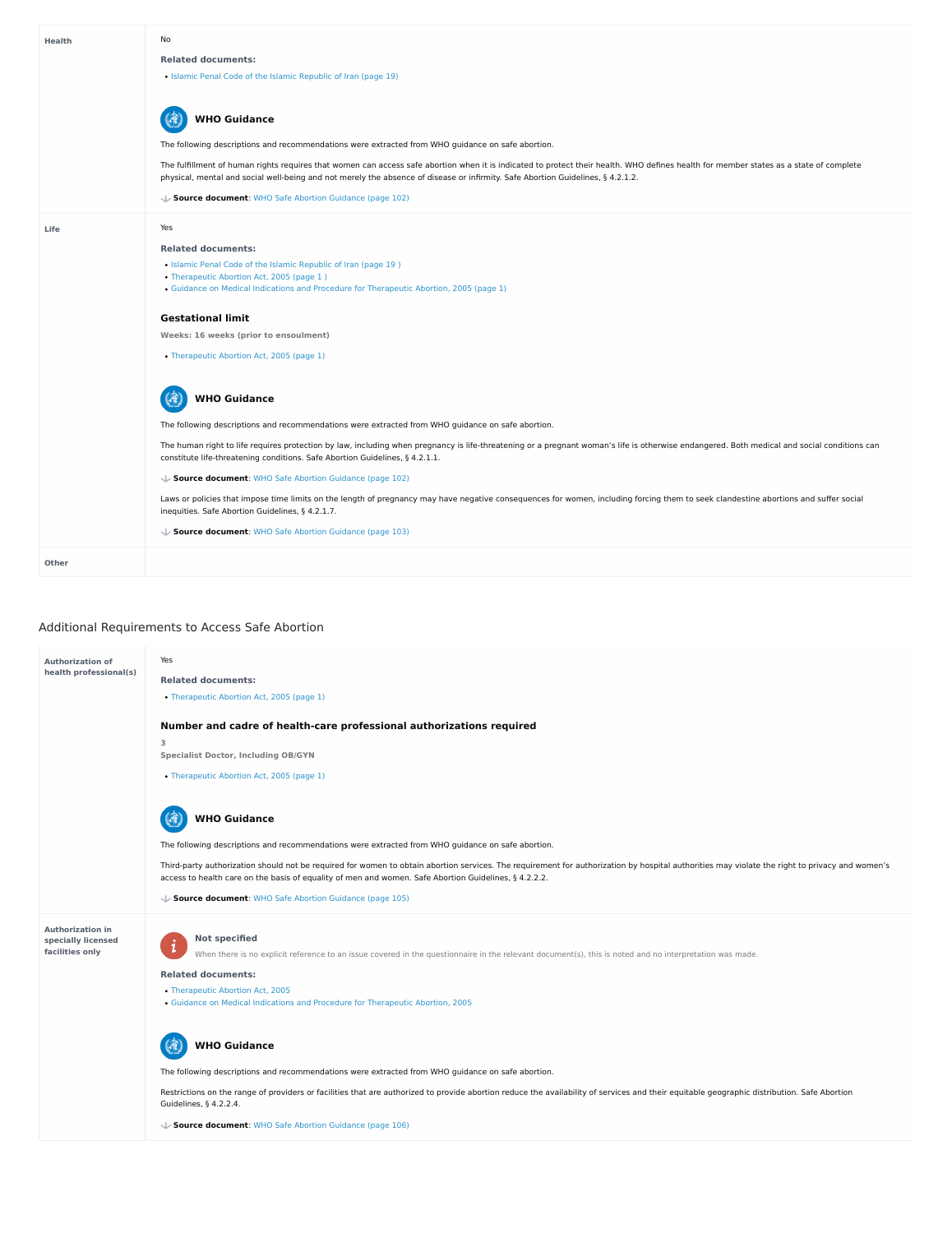#### **Spousal consent**

| <b>Judicial authorization</b><br>for minors       | <b>Not specified</b><br>$\mathbf 1$<br>When there is no explicit reference to an issue covered in the questionnaire in the relevant document(s), this is noted and no interpretation was made.<br><b>Related documents:</b><br>• Therapeutic Abortion Act, 2005<br>• Guidance on Medical Indications and Procedure for Therapeutic Abortion, 2005<br><b>WHO Guidance</b>                                                                                                                                            |
|---------------------------------------------------|---------------------------------------------------------------------------------------------------------------------------------------------------------------------------------------------------------------------------------------------------------------------------------------------------------------------------------------------------------------------------------------------------------------------------------------------------------------------------------------------------------------------|
|                                                   | The following descriptions and recommendations were extracted from WHO guidance on safe abortion.                                                                                                                                                                                                                                                                                                                                                                                                                   |
|                                                   | Third-party authorization should not be required for women to obtain abortion services. Safe Abortion Guidelines, § 4.2.2.                                                                                                                                                                                                                                                                                                                                                                                          |
|                                                   | ↓ Source document: WHO Safe Abortion Guidance (page 105)                                                                                                                                                                                                                                                                                                                                                                                                                                                            |
| <b>Judicial authorization</b><br>in cases of rape | Not applicable                                                                                                                                                                                                                                                                                                                                                                                                                                                                                                      |
|                                                   | <b>WHO Guidance</b>                                                                                                                                                                                                                                                                                                                                                                                                                                                                                                 |
|                                                   | The following descriptions and recommendations were extracted from WHO guidance on safe abortion.                                                                                                                                                                                                                                                                                                                                                                                                                   |
|                                                   | Laws, policies and practices that restrict access to abortion information and services can deter women from care seeking and create a "chilling effect" (suppression of actions because of fear<br>of reprisals or penalties) for the provision of safe, legal services. Examples of barriers include: requiring third-party authorization from one or more medical professionals or a hospital<br>committee, court or police, parent or guardian or a woman's partner or spouse. Safe Abortion Guidelines, § 4.2.2 |
|                                                   | Source document: WHO Safe Abortion Guidance (page 104)                                                                                                                                                                                                                                                                                                                                                                                                                                                              |
| <b>Police report required</b><br>in case of rape  | Not applicable                                                                                                                                                                                                                                                                                                                                                                                                                                                                                                      |
|                                                   | <b>WHO Guidance</b>                                                                                                                                                                                                                                                                                                                                                                                                                                                                                                 |
|                                                   | The following descriptions and recommendations were extracted from WHO guidance on safe abortion.                                                                                                                                                                                                                                                                                                                                                                                                                   |
|                                                   | Laws, policies and practices that restrict access to abortion information and services can deter women from care seeking and create a "chilling effect" (suppression of actions because of fear<br>of reprisals or penalties) for the provision of safe, legal services. Examples of barriers include: requiring third-party authorization from one or more medical professionals or a hospital<br>committee, court or police, parent or guardian or a woman's partner or spouse. Safe Abortion Guidelines, § 4.2.2 |
|                                                   | Source document: WHO Safe Abortion Guidance (page 104)                                                                                                                                                                                                                                                                                                                                                                                                                                                              |
| <b>Parental consent</b><br>required for minors    | <b>Not specified</b><br>$\mathbf{i}$<br>When there is no explicit reference to an issue covered in the questionnaire in the relevant document(s), this is noted and no interpretation was made.                                                                                                                                                                                                                                                                                                                     |
|                                                   | <b>Related documents:</b><br>• Therapeutic Abortion Act, 2005                                                                                                                                                                                                                                                                                                                                                                                                                                                       |
|                                                   | • Guidance on Medical Indications and Procedure for Therapeutic Abortion, 2005                                                                                                                                                                                                                                                                                                                                                                                                                                      |
|                                                   | <b>WHO Guidance</b>                                                                                                                                                                                                                                                                                                                                                                                                                                                                                                 |
|                                                   | The following descriptions and recommendations were extracted from WHO guidance on safe abortion.                                                                                                                                                                                                                                                                                                                                                                                                                   |
|                                                   | Third-party authorization should not be required for women to obtain abortion services. The requirement for authorization by parents may violate the right to privacy and women's access to<br>health care on the basis of equality of men and women. Safe Abortion Guidelines, § 4.2.2.2.                                                                                                                                                                                                                          |

# **Not specified**  $\mathbf{i}$

- [Therapeutic](https://abortion-policies.srhr.org/documents/countries/02-Iran-Therapeutic-Abortion-Act-2005.pdf) Abortion Act, 2005
- Guidance on Medical Indications and Procedure for [Therapeutic](https://abortion-policies.srhr.org/documents/countries/10-Iran-Guidance-on-medical-indications-and-procedure-for-therapeutic-abortion-2005.pdf) Abortion, 2005

**Source document**: WHO Safe Abortion [Guidance](https://abortion-policies.srhr.org/documents/reference/WHO-Safe-Abortion-Guidance-2012.pdf#page=105) (page 105)

When there is no explicit reference to an issue covered in the questionnaire in the relevant document(s), this is noted and no interpretation was made.

# **Related documents:**

The following descriptions and recommendations were extracted from WHO guidance on safe abortion.

Third-party authorization should not be required for women to obtain abortion services. The requirement for authorization by a spouse may violate the right to privacy and women's access to health care on the basis of equality of men and women. Safe Abortion Guidelines, § 4.2.2.2.



**Source document**: WHO Safe Abortion [Guidance](https://abortion-policies.srhr.org/documents/reference/WHO-Safe-Abortion-Guidance-2012.pdf#page=105) (page 105)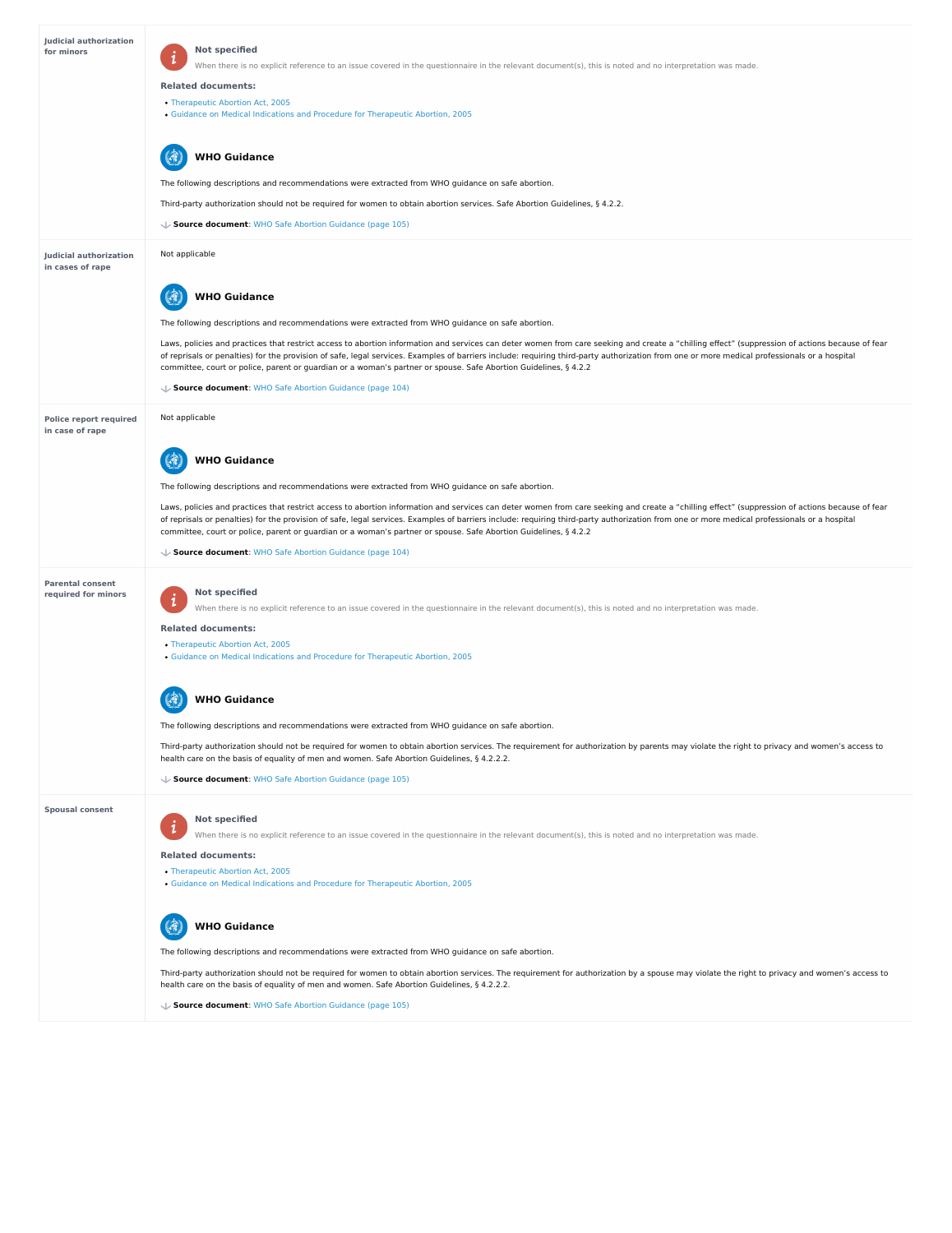**Other mandatory STI screening tests**

| <b>Ultrasound images or</b><br>listen to foetal<br>heartbeat required | <b>Not specified</b><br>When there is no explicit reference to an issue covered in the questionnaire in the relevant document(s), this is noted and no interpretation was made.<br><b>Related documents:</b><br>• Therapeutic Abortion Act, 2005<br>• Guidance on Medical Indications and Procedure for Therapeutic Abortion, 2005<br><b>WHO Guidance</b> |
|-----------------------------------------------------------------------|-----------------------------------------------------------------------------------------------------------------------------------------------------------------------------------------------------------------------------------------------------------------------------------------------------------------------------------------------------------|
|                                                                       |                                                                                                                                                                                                                                                                                                                                                           |
|                                                                       | The following descriptions and recommendations were extracted from WHO guidance on safe abortion.                                                                                                                                                                                                                                                         |
|                                                                       | Regulatory, policy and programmatic barriers, one example of which is the requirement for mandatory ultrasound prior to abortion, that hinder access to and timely provision of safe abortion<br>care should be removed. Safe Abortion Guidelines, Executive Summary, Box 7 - Recommendation.                                                             |
|                                                                       | ↓ Source document: WHO Safe Abortion Guidance (page 19)                                                                                                                                                                                                                                                                                                   |
| <b>Compulsory</b>                                                     |                                                                                                                                                                                                                                                                                                                                                           |
| counselling                                                           | <b>Not specified</b><br>When there is no explicit reference to an issue covered in the questionnaire in the relevant document(s), this is noted and no interpretation was made.                                                                                                                                                                           |
|                                                                       | <b>Related documents:</b>                                                                                                                                                                                                                                                                                                                                 |
|                                                                       | • Therapeutic Abortion Act, 2005                                                                                                                                                                                                                                                                                                                          |
|                                                                       | • Guidance on Medical Indications and Procedure for Therapeutic Abortion, 2005                                                                                                                                                                                                                                                                            |
|                                                                       | <b>WHO Guidance</b>                                                                                                                                                                                                                                                                                                                                       |
|                                                                       | The following descriptions and recommendations were extracted from WHO guidance on safe abortion.                                                                                                                                                                                                                                                         |
|                                                                       | Many women have made a decision to have an abortion before seeking care, and this decision should be respected without subjecting a woman to mandatory counselling. Provision of<br>counselling to women who desire it should be voluntary, confidential, non-directive and by a trained person. Safe Abortion Guidelines, § 2.1.8.1.                     |
|                                                                       | ↓ Source document: WHO Safe Abortion Guidance (page 46)                                                                                                                                                                                                                                                                                                   |
| <b>Compulsory waiting</b><br>period                                   | <b>Not specified</b><br>When there is no explicit reference to an issue covered in the questionnaire in the relevant document(s), this is noted and no interpretation was made.                                                                                                                                                                           |
|                                                                       | <b>Related documents:</b>                                                                                                                                                                                                                                                                                                                                 |
|                                                                       | • Therapeutic Abortion Act, 2005<br>• Guidance on Medical Indications and Procedure for Therapeutic Abortion, 2005                                                                                                                                                                                                                                        |
|                                                                       | <b>WHO Guidance</b>                                                                                                                                                                                                                                                                                                                                       |
|                                                                       | The following descriptions and recommendations were extracted from WHO guidance on safe abortion.                                                                                                                                                                                                                                                         |
|                                                                       | States should consider eliminating waiting periods that are not medically required, and expanding services to serve all eligible women promptly. Safe Abortion Guidelines, § 4.2.2.6.                                                                                                                                                                     |
|                                                                       | ↓ Source document: WHO Safe Abortion Guidance (page 107)                                                                                                                                                                                                                                                                                                  |
| <b>Mandatory HIV</b><br>screening test                                | <b>Not specified</b><br>When there is no explicit reference to an issue covered in the questionnaire in the relevant document(s), this is noted and no interpretation was made.                                                                                                                                                                           |

# **Not specified**  $\boldsymbol{i}$

- [Therapeutic](https://abortion-policies.srhr.org/documents/countries/02-Iran-Therapeutic-Abortion-Act-2005.pdf) Abortion Act, 2005
- Guidance on Medical Indications and Procedure for [Therapeutic](https://abortion-policies.srhr.org/documents/countries/10-Iran-Guidance-on-medical-indications-and-procedure-for-therapeutic-abortion-2005.pdf) Abortion, 2005

#### **WHO Guidance** Q

**Related documents:**

- [Therapeutic](https://abortion-policies.srhr.org/documents/countries/02-Iran-Therapeutic-Abortion-Act-2005.pdf) Abortion Act, 2005
- Guidance on Medical Indications and Procedure for [Therapeutic](https://abortion-policies.srhr.org/documents/countries/10-Iran-Guidance-on-medical-indications-and-procedure-for-therapeutic-abortion-2005.pdf) Abortion, 2005

The following descriptions and recommendations were extracted from WHO guidance on safe abortion.

Requirements for HIV and other tests that are not clinically indicated are potential service-delivery barriers. Safe Abortion Guidelines, p 88.



**Source document**: WHO Safe Abortion [Guidance](https://abortion-policies.srhr.org/documents/reference/WHO-Safe-Abortion-Guidance-2012.pdf#page=88) (page 88)

When there is no explicit reference to an issue covered in the questionnaire in the relevant document(s), this is noted and no interpretation was made.

# **Related documents:**

The following descriptions and recommendations were extracted from WHO guidance on safe abortion.

Requirements for HIV and other tests that are not clinically indicated are potential service-delivery barriers. Safe Abortion Guidelines, p 88.

**Source document**: WHO Safe Abortion [Guidance](https://abortion-policies.srhr.org/documents/reference/WHO-Safe-Abortion-Guidance-2012.pdf#page=88) (page 88)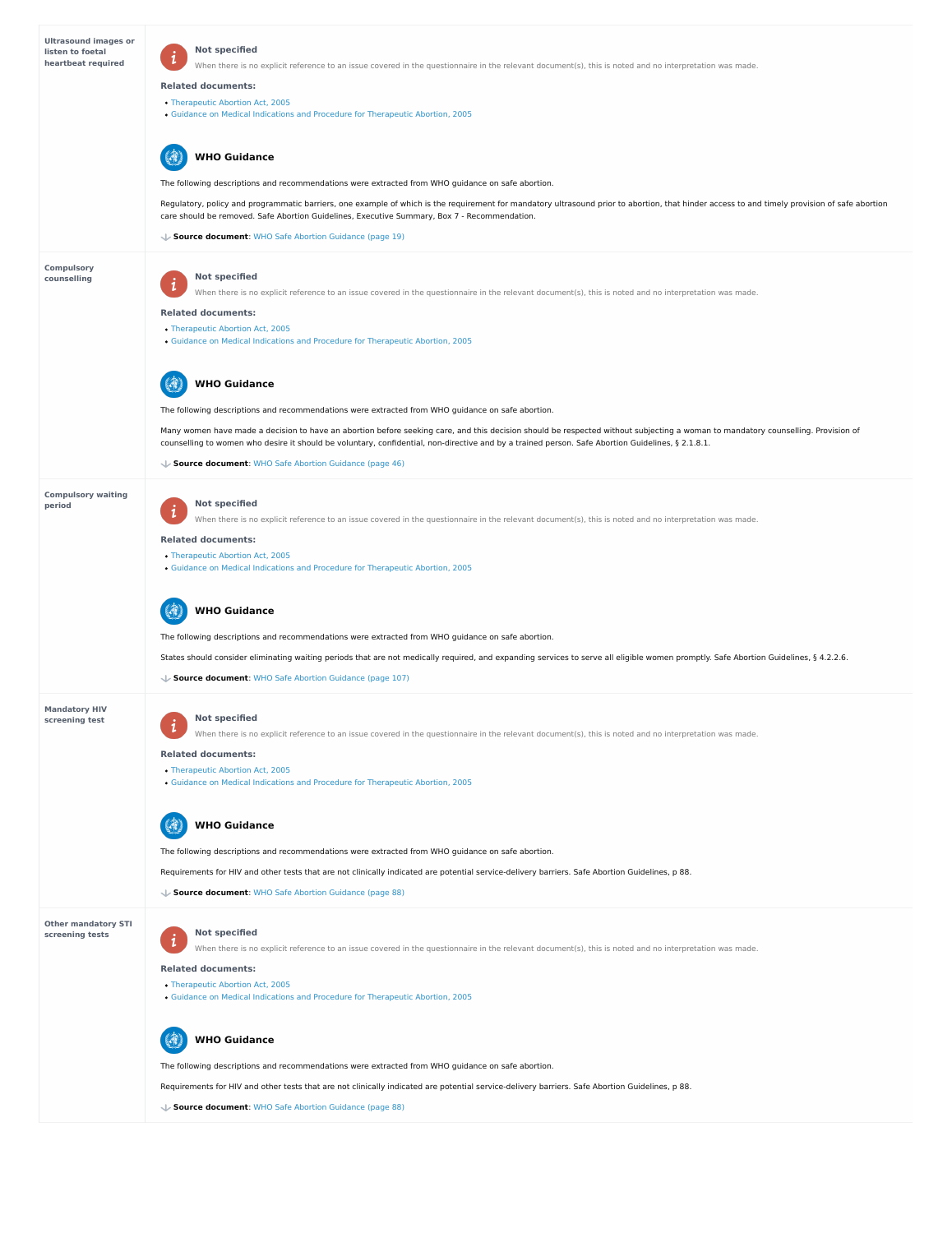# Clinical and Service-delivery Aspects of Abortion Care

| <b>Prohibition of sex-</b><br>selective abortion | <b>Not specified</b>                                                                                                                                    |
|--------------------------------------------------|---------------------------------------------------------------------------------------------------------------------------------------------------------|
|                                                  | When there is no explicit reference to an issue covered in the questionnaire in the relevant document(s), this is noted and no interpretation was made. |
|                                                  | <b>Related documents:</b>                                                                                                                               |

- Islamic Penal Code of the Islamic [Republic](https://abortion-policies.srhr.org/documents/countries/01-Iran-Penal-Code-Fifth-Book-2013.pdf) of Iran
- [Therapeutic](https://abortion-policies.srhr.org/documents/countries/02-Iran-Therapeutic-Abortion-Act-2005.pdf) Abortion Act, 2005
- Guidance on Medical Indications and Procedure for [Therapeutic](https://abortion-policies.srhr.org/documents/countries/10-Iran-Guidance-on-medical-indications-and-procedure-for-therapeutic-abortion-2005.pdf) Abortion, 2005

The following descriptions and recommendations were extracted from WHO guidance on safe abortion.

In situations where abortion is restricted for sex selection purposes, terminating a pregnancy for this reason is likely to involve an unsafe procedure carrying high risks. Any policies or guidelines on the use of technology in obstetric and fetal medicine should take into account the need to ensure women's access to safe abortion and other services - efforts to manage or limit sex selection should also not hamper or limit access to safe abortion services. Preventing gender-biased sex selection: an interagency statement, p 10 - Recommendation.

#### 67 **WHO Guidance**

| $\sqrt{\ }$ Source document: Preventing Gender-Biased Sex Selection (page 17) |                                                                                                                                                                                                                                                                         |
|-------------------------------------------------------------------------------|-------------------------------------------------------------------------------------------------------------------------------------------------------------------------------------------------------------------------------------------------------------------------|
| <b>Restrictions on</b><br>information provided<br>to the public               | No data found                                                                                                                                                                                                                                                           |
|                                                                               | <b>WHO Guidance</b>                                                                                                                                                                                                                                                     |
|                                                                               | The following descriptions and recommendations were extracted from WHO guidance on safe abortion.                                                                                                                                                                       |
|                                                                               | States should refrain from limiting access to means of maintaining sexual and reproductive health, including censoring, withholding or intentionally misrepresenting health-related information.<br>Safe Abortion Guidelines, § 4.2.2.7.                                |
|                                                                               | Source document: WHO Safe Abortion Guidance (page 107)                                                                                                                                                                                                                  |
| <b>Restrictions on</b><br>methods to detect sex<br>of the foetus              | No data found                                                                                                                                                                                                                                                           |
|                                                                               | <b>WHO Guidance</b>                                                                                                                                                                                                                                                     |
|                                                                               | The following descriptions and recommendations were extracted from WHO guidance on safe abortion.                                                                                                                                                                       |
|                                                                               | A woman is entitled to know the status of her pregnancy and to act on this information. Prenatal tests and other medical diagnostic services cannot legally be refused because the woman may<br>decide to terminate her pregnancy. Safe Abortion Guidelines, § 4.2.1.4. |
|                                                                               | Source document: WHO Safe Abortion Guidance (page 103)                                                                                                                                                                                                                  |
| <b>Other</b>                                                                  | Verification by the Forensic Examiner of foetal illness                                                                                                                                                                                                                 |
|                                                                               | <b>Related documents:</b>                                                                                                                                                                                                                                               |
|                                                                               | • Therapeutic Abortion Act, 2005 (page 1)                                                                                                                                                                                                                               |

| <b>National quidelines</b> | Yes, guidelines issued by the government                                                |
|----------------------------|-----------------------------------------------------------------------------------------|
| for induced abortion       | <b>Related documents:</b>                                                               |
|                            | • Guidance on Medical Indications and Procedure for Therapeutic Abortion, 2005 (page 1) |

The following descriptions and recommendations were extracted from WHO guidance on safe abortion.

Standards and guidelines should be developed and updated with the intent of eliminating barriers to obtaining the highest attainable standard of sexual and reproductive health. Safe Abortion Guidelines, § 3.3. Standards and guidelines should cover: types of abortion service, where and by whom they can be provided; essential equipment, instruments, medications, supplies and facility capabilities; referral mechanisms; respect for women's informed decision-making, autonomy, confidentiality and privacy. Safe Abortion Guidelines, p. 63.



**Source document**: WHO Safe Abortion [Guidance](https://abortion-policies.srhr.org/documents/reference/WHO-Safe-Abortion-Guidance-2012.pdf#page=75) (page 75)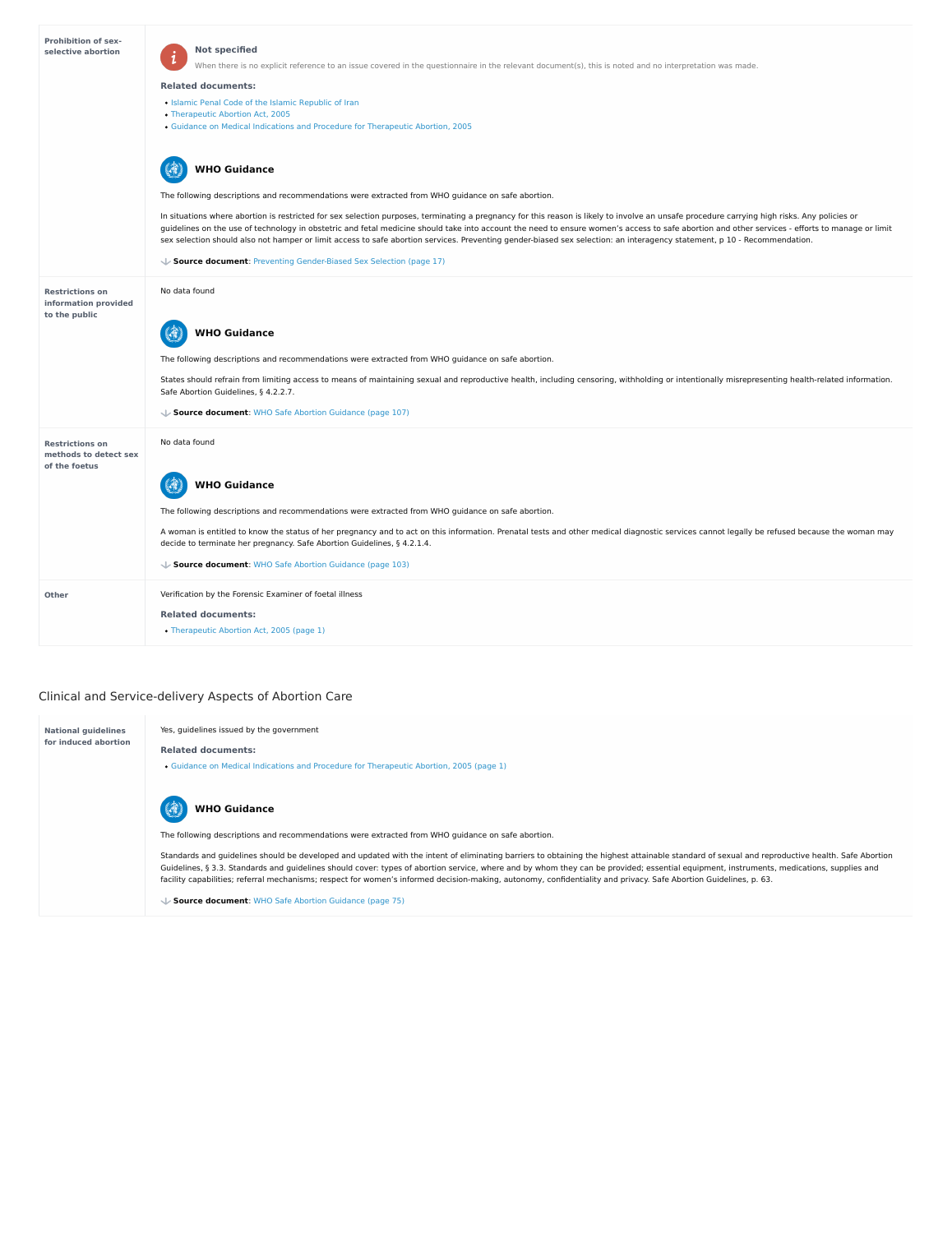

The combination of mifepristone and misoprostol for medical abortion is included on the WHO model list of essential medicines. Safe Abortion Guidelines, § 2.2.5

Chemists/pharmacists can help women avoid unintended pregnancy through provision of accurate contraceptive information, pregnancy tests, contraceptive methods and referral to safe abortion services. Safe Abortion Guidelines, § 3.3.1.1.

**Source document**: WHO Safe Abortion [Guidance](https://abortion-policies.srhr.org/documents/reference/WHO-Safe-Abortion-Guidance-2012.pdf#page=54) (page 54)

Yes, for gynaecological indications

**Related documents:**

Essential [Medicines,](https://abortion-policies.srhr.org/documents/countries/06-Iran-Drug-List-2014.pdf#page=218) 2014 (page 218)

# **Misoprostol allowed to be sold or distributed by pharmacies or drug stores**

Yes, with prescription only

Essential [Medicines,](https://abortion-policies.srhr.org/documents/countries/06-Iran-Drug-List-2014.pdf#page=218) 2014 (page 218)

The following descriptions and recommendations were extracted from WHO guidance on safe abortion.

The combination of mifepristone and misoprostol for medical abortion is included on the WHO model list of essential medicines. Safe Abortion Guidelines, § 2.2.5



**Source document**: WHO Safe Abortion [Guidance](https://abortion-policies.srhr.org/documents/reference/WHO-Safe-Abortion-Guidance-2012.pdf#page=54) (page 54)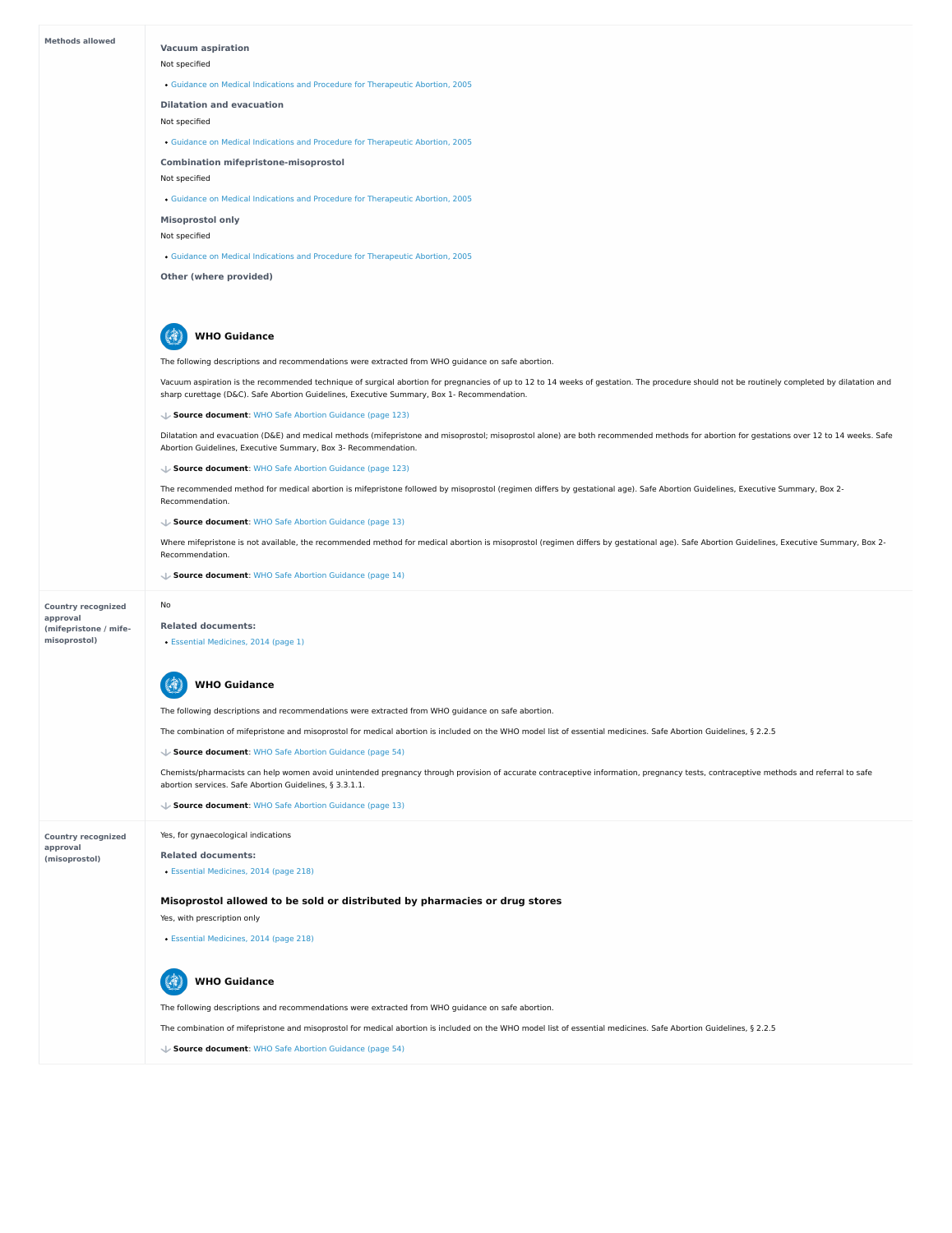**Where can post abortion care services**

**be provided**

| <b>Where can abortion</b>                            | <b>Related documents:</b>                                                                                                                                                                                                                                                                                                                                                                                                                                                                                                                                       |
|------------------------------------------------------|-----------------------------------------------------------------------------------------------------------------------------------------------------------------------------------------------------------------------------------------------------------------------------------------------------------------------------------------------------------------------------------------------------------------------------------------------------------------------------------------------------------------------------------------------------------------|
| services be provided                                 | • Therapeutic Abortion Act, 2005<br>. Guidance on Medical Indications and Procedure for Therapeutic Abortion, 2005                                                                                                                                                                                                                                                                                                                                                                                                                                              |
|                                                      | <b>Primary health-care centres</b>                                                                                                                                                                                                                                                                                                                                                                                                                                                                                                                              |
|                                                      | Not specified                                                                                                                                                                                                                                                                                                                                                                                                                                                                                                                                                   |
|                                                      | • Therapeutic Abortion Act, 2005<br>. Guidance on Medical Indications and Procedure for Therapeutic Abortion, 2005                                                                                                                                                                                                                                                                                                                                                                                                                                              |
|                                                      | <b>Secondary (district-level) health-care facilities</b>                                                                                                                                                                                                                                                                                                                                                                                                                                                                                                        |
|                                                      | Not specified                                                                                                                                                                                                                                                                                                                                                                                                                                                                                                                                                   |
|                                                      | • Therapeutic Abortion Act, 2005<br>• Guidance on Medical Indications and Procedure for Therapeutic Abortion, 2005                                                                                                                                                                                                                                                                                                                                                                                                                                              |
|                                                      | <b>Specialized abortion care public facilities</b>                                                                                                                                                                                                                                                                                                                                                                                                                                                                                                              |
|                                                      | Not specified                                                                                                                                                                                                                                                                                                                                                                                                                                                                                                                                                   |
|                                                      | • Therapeutic Abortion Act, 2005<br>• Guidance on Medical Indications and Procedure for Therapeutic Abortion, 2005                                                                                                                                                                                                                                                                                                                                                                                                                                              |
|                                                      | <b>Private health-care centres or clinics</b>                                                                                                                                                                                                                                                                                                                                                                                                                                                                                                                   |
|                                                      | Not specified                                                                                                                                                                                                                                                                                                                                                                                                                                                                                                                                                   |
|                                                      | • Therapeutic Abortion Act, 2005<br>• Guidance on Medical Indications and Procedure for Therapeutic Abortion, 2005                                                                                                                                                                                                                                                                                                                                                                                                                                              |
|                                                      | NGO health-care centres or clinics                                                                                                                                                                                                                                                                                                                                                                                                                                                                                                                              |
|                                                      | Not specified                                                                                                                                                                                                                                                                                                                                                                                                                                                                                                                                                   |
|                                                      | • Therapeutic Abortion Act, 2005<br>. Guidance on Medical Indications and Procedure for Therapeutic Abortion, 2005                                                                                                                                                                                                                                                                                                                                                                                                                                              |
|                                                      | <b>Other (if applicable)</b>                                                                                                                                                                                                                                                                                                                                                                                                                                                                                                                                    |
|                                                      | <b>WHO Guidance</b>                                                                                                                                                                                                                                                                                                                                                                                                                                                                                                                                             |
|                                                      |                                                                                                                                                                                                                                                                                                                                                                                                                                                                                                                                                                 |
|                                                      | The following descriptions and recommendations were extracted from WHO guidance on safe abortion.                                                                                                                                                                                                                                                                                                                                                                                                                                                               |
|                                                      | Abortion services should be available at primary-care level, with referral systems in place for all required higher-level care. Safe Abortion Guidelines, Executive Summary, Box 6-<br>Recommendation.                                                                                                                                                                                                                                                                                                                                                          |
|                                                      | ↓ Source document: WHO Safe Abortion Guidance (page 18)                                                                                                                                                                                                                                                                                                                                                                                                                                                                                                         |
| <b>National guidelines</b><br>for post-abortion care | No data found                                                                                                                                                                                                                                                                                                                                                                                                                                                                                                                                                   |
|                                                      | <b>WHO Guidance</b>                                                                                                                                                                                                                                                                                                                                                                                                                                                                                                                                             |
|                                                      | The following descriptions and recommendations were extracted from WHO guidance on safe abortion.                                                                                                                                                                                                                                                                                                                                                                                                                                                               |
|                                                      | Standards and guidelines should be developed and updated with the intent of eliminating barriers to obtaining the highest attainable standard of sexual and reproductive health. Safe Abortion<br>Guidelines, § 3.3. Standards and guidelines should cover: types of abortion service, where and by whom they can be provided; essential equipment, instruments, medications, supplies and<br>facility capabilities; referral mechanisms; respect for women's informed decision-making, autonomy, confidentiality and privacy. Safe Abortion Guidelines, p. 63. |
|                                                      | ↓ Source document: WHO Safe Abortion Guidance (page 75)                                                                                                                                                                                                                                                                                                                                                                                                                                                                                                         |

**Specialized abortion care public facilities**

**Secondary (district-level) health-care facilities** No data found

**Private health-care centres or clinics**

**NGO health-care centres or clinics**

**Other (if applicable)**



No data found

No data found

No data found

No data found

The following descriptions and recommendations were extracted from WHO guidance on safe abortion.

The facilities and skills required to manage most abortion complications are similar to those needed to care for women who have had a spontaneous abortion (miscarriage). Safe Abortion Guidelines § 2.2.6.

# **WHO Guidance**

**Source document**: WHO Safe Abortion [Guidance](https://abortion-policies.srhr.org/documents/reference/WHO-Safe-Abortion-Guidance-2012.pdf#page=57) (page 57)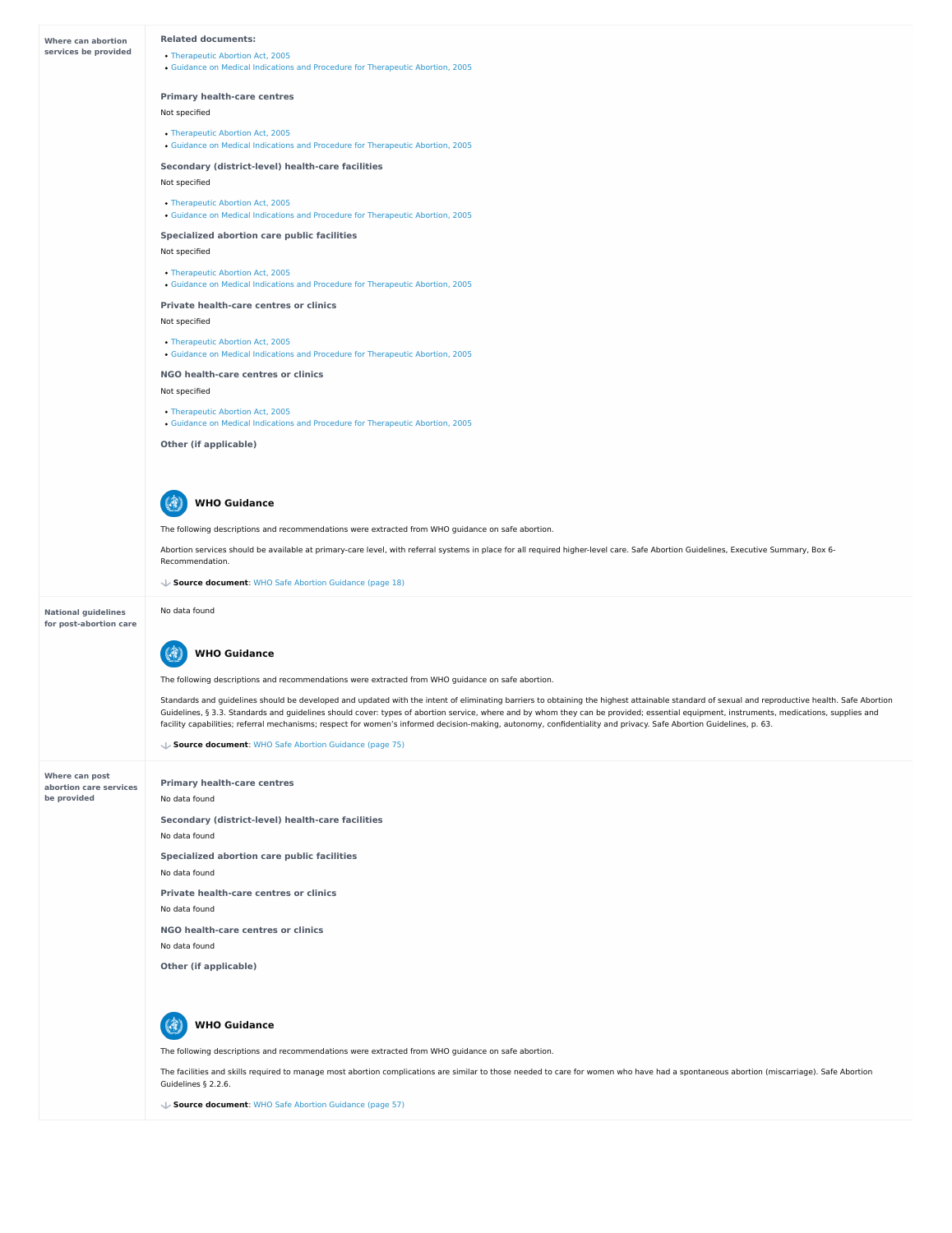| <b>Contraception</b><br>included in post-<br>abortion care | No data found<br><b>WHO Guidance</b><br>The following descriptions and recommendations were extracted from WHO guidance on safe abortion.<br>All women should receive contraceptive information and be offered counselling for and methods of post-abortion contraception, including emergency contraception, before leaving the health-                                                                                                                                                                                                                                                                                                                                                                                                                                                                             |
|------------------------------------------------------------|----------------------------------------------------------------------------------------------------------------------------------------------------------------------------------------------------------------------------------------------------------------------------------------------------------------------------------------------------------------------------------------------------------------------------------------------------------------------------------------------------------------------------------------------------------------------------------------------------------------------------------------------------------------------------------------------------------------------------------------------------------------------------------------------------------------------|
|                                                            | care facility. Safe Abortion Guidelines, § 2.3.<br>↓ Source document: WHO Safe Abortion Guidance (page 62)                                                                                                                                                                                                                                                                                                                                                                                                                                                                                                                                                                                                                                                                                                           |
| <b>Insurance to offset</b><br>end user costs               | No data found<br><b>Other (if applicable)</b>                                                                                                                                                                                                                                                                                                                                                                                                                                                                                                                                                                                                                                                                                                                                                                        |
|                                                            | <b>WHO Guidance</b><br>The following descriptions and recommendations were extracted from WHO guidance on safe abortion.<br>Financing of abortion services should take into account costs to the health system while ensuring that services are affordable and readily available to all women who need them. Safe Abortion<br>Guidelines, Executive Summary, Box 6 - Recommendation. Abortion services should be mandated for coverage under insurance plans; women should never be denied or delayed because of<br>the inability to pay. Safe Abortion Guidelines, § 3.6.2.<br>↓ Source document: WHO Safe Abortion Guidance (page 18)                                                                                                                                                                              |
| <b>Who can provide</b><br>abortion services                | <b>Related documents:</b><br>• Therapeutic Abortion Act, 2005 (page 1)<br>• Guidance on Medical Indications and Procedure for Therapeutic Abortion, 2005 (page 1)<br><b>Nurse</b><br>Not specified<br>• Therapeutic Abortion Act, 2005<br>• Guidance on Medical Indications and Procedure for Therapeutic Abortion, 2005<br>Midwife/nurse-midwife<br>Not specified<br>• Therapeutic Abortion Act, 2005<br>• Guidance on Medical Indications and Procedure for Therapeutic Abortion, 2005<br><b>Doctor (specialty not specified)</b><br>Yes<br>• Therapeutic Abortion Act, 2005 (page 1)<br>• Guidance on Medical Indications and Procedure for Therapeutic Abortion, 2005 (page 1)<br><b>Specialist doctor, including OB/GYN</b><br>Yes<br>• Therapeutic Abortion Act, 2005 (page 1)<br><b>Other (if applicable)</b> |



Subject to gestational age and method, abortion care can be safely provided by any properly trained health-care provider, including specialist doctors, non-specialist doctors; associate and advanced associate clinicians; midwives; and nurses. Health Worker Roles in Safe Abortion Care, p 33- Recommendation.

The following descriptions and recommendations were extracted from WHO guidance on safe abortion.

**WHO Guidance**

**Source document**: Health Worker Roles in Safe Abortion Care and Post-Abortion [Contraception](https://abortion-policies.srhr.org/documents/reference/Health-Worker-Roles-in-Safe-Abortion-Care-2015.pdf#page=33) (page 33)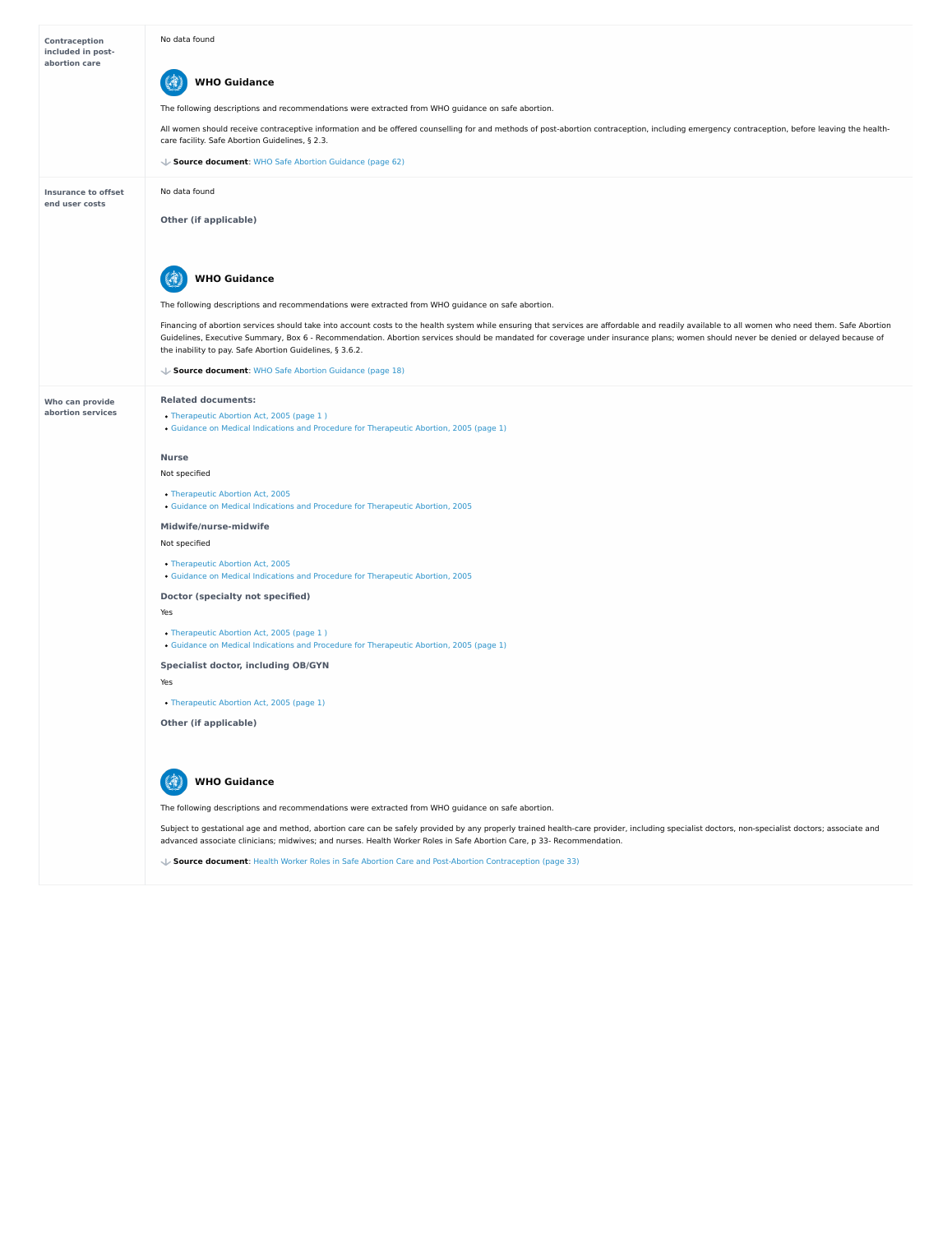# Conscientious Objection



- [Therapeutic](https://abortion-policies.srhr.org/documents/countries/02-Iran-Therapeutic-Abortion-Act-2005.pdf) Abortion Act, 2005
- Guidance on Medical Indications and Procedure for [Therapeutic](https://abortion-policies.srhr.org/documents/countries/10-Iran-Guidance-on-medical-indications-and-procedure-for-therapeutic-abortion-2005.pdf) Abortion, 2005

Health-care professionals who claim conscientious objection must refer the woman to another willing and trained provider in the same, or another easily accessible health-care facility. Where referral is not possible, the health-care professional who objects, must provide safe abortion to save the woman's life, to prevent serious injury to her health and provide urgent care when women present with complications from an unsafe or illegal abortion. Safe Abortion Guidelines, § 4.2.2.5.

**Public sector providers**

**Private sector providers**

# **Provider type not specified**

# **Not specified**

When there is no explicit reference to an issue covered in the questionnaire in the relevant document(s), this is noted and no interpretation was made.

Health-care professionals who claim conscientious objection must refer the woman to another willing and trained provider in the same, or another easily accessible health-care facility. Where referral is not possible, the health-care professional who objects, must provide safe abortion to save the woman's life, to prevent serious injury to her health and provide urgent care when women present with complications from an unsafe or illegal abortion. Safe Abortion Guidelines, § 4.2.2.5.

# **Related documents:**

The following descriptions and recommendations were extracted from WHO guidance on safe abortion.

# **WHO Guidance** 博

#### **Not specified**  $\mathbf{1}$

- [Therapeutic](https://abortion-policies.srhr.org/documents/countries/02-Iran-Therapeutic-Abortion-Act-2005.pdf) Abortion Act, 2005
- Guidance on Medical Indications and Procedure for [Therapeutic](https://abortion-policies.srhr.org/documents/countries/10-Iran-Guidance-on-medical-indications-and-procedure-for-therapeutic-abortion-2005.pdf) Abortion, 2005

Health-care professionals who claim conscientious objection must refer the woman to another willing and trained provider in the same, or another easily accessible health-care facility. Where referral is not possible, the health-care professional who objects, must provide safe abortion to save the woman's life, to prevent serious injury to her health and provide urgent care when women present with complications from an unsafe or illegal abortion. Safe Abortion Guidelines, § 4.2.2.5.

# **WHO Guidance**

**Source document**: WHO Safe Abortion [Guidance](https://abortion-policies.srhr.org/documents/reference/WHO-Safe-Abortion-Guidance-2012.pdf#page=106) (page 106)



When there is no explicit reference to an issue covered in the questionnaire in the relevant document(s), this is noted and no interpretation was made.

**Related documents:**

[Therapeutic](https://abortion-policies.srhr.org/documents/countries/02-Iran-Therapeutic-Abortion-Act-2005.pdf) Abortion Act, 2005

Guidance on Medical Indications and Procedure for [Therapeutic](https://abortion-policies.srhr.org/documents/countries/10-Iran-Guidance-on-medical-indications-and-procedure-for-therapeutic-abortion-2005.pdf) Abortion, 2005

The following descriptions and recommendations were extracted from WHO guidance on safe abortion.

**Source document**: WHO Safe Abortion [Guidance](https://abortion-policies.srhr.org/documents/reference/WHO-Safe-Abortion-Guidance-2012.pdf#page=106) (page 106)

When there is no explicit reference to an issue covered in the questionnaire in the relevant document(s), this is noted and no interpretation was made.

# **Related documents:**

# The following descriptions and recommendations were extracted from WHO guidance on safe abortion.



# **Source document**: WHO Safe Abortion [Guidance](https://abortion-policies.srhr.org/documents/reference/WHO-Safe-Abortion-Guidance-2012.pdf#page=106) (page 106)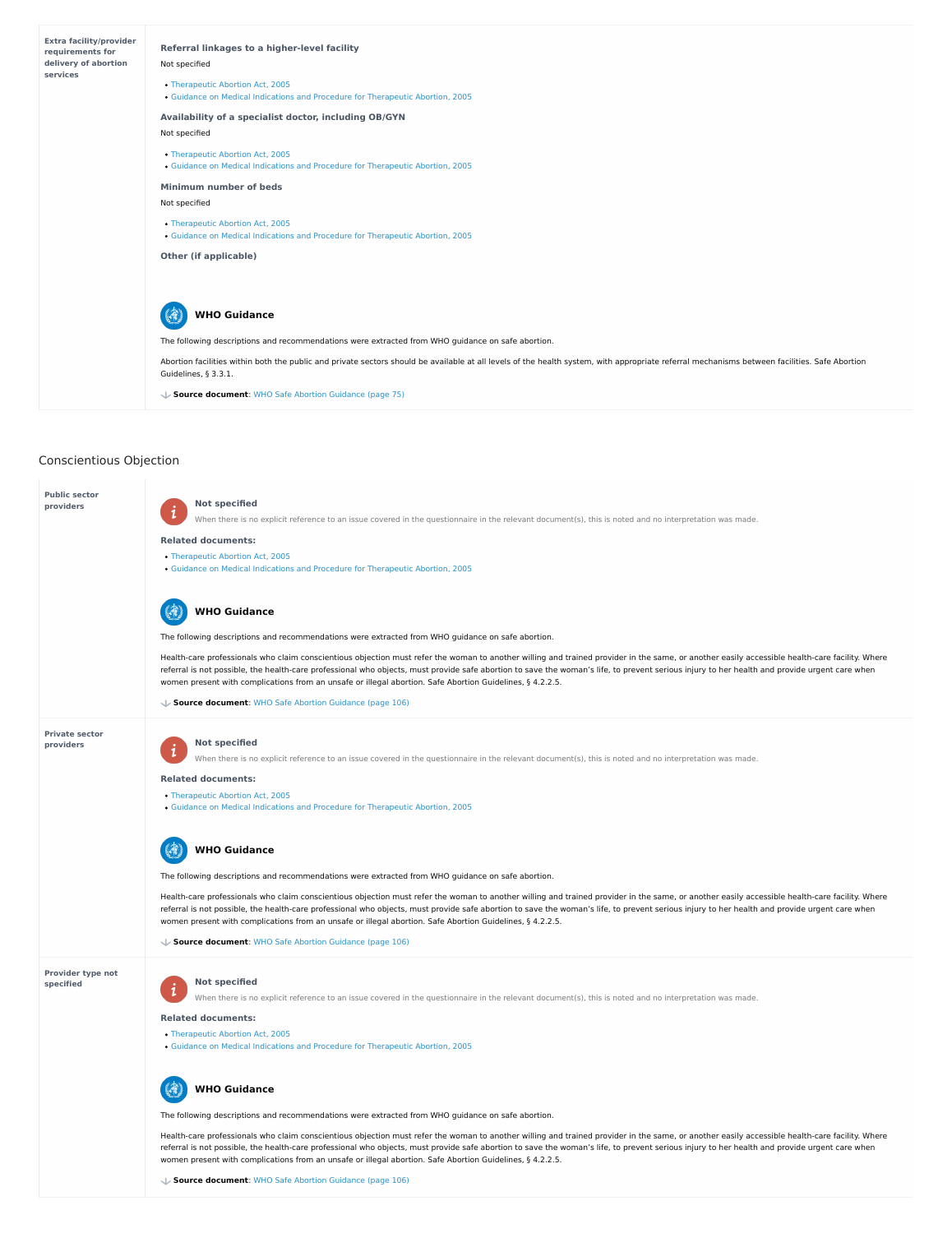# **Neither Type of Facility Permitted**

| <b>Neither Type of</b><br><b>Provider Permitted</b> | <b>Not specified</b><br>$\mathbf{i}$<br>When there is no explicit reference to an issue covered in the questionnaire in the relevant document(s), this is noted and no interpretation was made.                                                                                                                                                                                                                                                                                                              |
|-----------------------------------------------------|--------------------------------------------------------------------------------------------------------------------------------------------------------------------------------------------------------------------------------------------------------------------------------------------------------------------------------------------------------------------------------------------------------------------------------------------------------------------------------------------------------------|
|                                                     | <b>Related documents:</b>                                                                                                                                                                                                                                                                                                                                                                                                                                                                                    |
|                                                     | • Therapeutic Abortion Act, 2005<br>• Guidance on Medical Indications and Procedure for Therapeutic Abortion, 2005                                                                                                                                                                                                                                                                                                                                                                                           |
|                                                     | <b>WHO Guidance</b>                                                                                                                                                                                                                                                                                                                                                                                                                                                                                          |
|                                                     | The following descriptions and recommendations were extracted from WHO guidance on safe abortion.                                                                                                                                                                                                                                                                                                                                                                                                            |
|                                                     | Health-care professionals who claim conscientious objection must refer the woman to another willing and trained provider in the same, or another easily accessible health-care facility. Where<br>referral is not possible, the health-care professional who objects, must provide safe abortion to save the woman's life, to prevent serious injury to her health and provide urgent care when<br>women present with complications from an unsafe or illegal abortion. Safe Abortion Guidelines, § 4.2.2.5. |
|                                                     | ↓ Source document: WHO Safe Abortion Guidance (page 106)                                                                                                                                                                                                                                                                                                                                                                                                                                                     |
| <b>Public facilities</b>                            | <b>Not specified</b><br>$\mathbf{i}$<br>When there is no explicit reference to an issue covered in the questionnaire in the relevant document(s), this is noted and no interpretation was made.                                                                                                                                                                                                                                                                                                              |
|                                                     | <b>Related documents:</b>                                                                                                                                                                                                                                                                                                                                                                                                                                                                                    |
|                                                     | • Therapeutic Abortion Act, 2005<br>• Guidance on Medical Indications and Procedure for Therapeutic Abortion, 2005                                                                                                                                                                                                                                                                                                                                                                                           |
|                                                     | <b>WHO Guidance</b>                                                                                                                                                                                                                                                                                                                                                                                                                                                                                          |
|                                                     | The following descriptions and recommendations were extracted from WHO guidance on safe abortion.                                                                                                                                                                                                                                                                                                                                                                                                            |
|                                                     | The respect, protection and fulfilment of human rights require that governments ensure abortion services, that are allowable by law, are accessible in practice. Safe Abortion Guidelines, §<br>4.2.2.5.                                                                                                                                                                                                                                                                                                     |
|                                                     | ↓ Source document: WHO Safe Abortion Guidance (page 106)                                                                                                                                                                                                                                                                                                                                                                                                                                                     |
| <b>Private facilities</b>                           |                                                                                                                                                                                                                                                                                                                                                                                                                                                                                                              |
|                                                     | <b>Not specified</b><br>When there is no explicit reference to an issue covered in the questionnaire in the relevant document(s), this is noted and no interpretation was made.                                                                                                                                                                                                                                                                                                                              |
|                                                     | <b>Related documents:</b>                                                                                                                                                                                                                                                                                                                                                                                                                                                                                    |
|                                                     | • Therapeutic Abortion Act, 2005<br>. Guidance on Medical Indications and Procedure for Therapeutic Abortion, 2005                                                                                                                                                                                                                                                                                                                                                                                           |
|                                                     | <b>WHO Guidance</b>                                                                                                                                                                                                                                                                                                                                                                                                                                                                                          |
|                                                     | The following descriptions and recommendations were extracted from WHO guidance on safe abortion.                                                                                                                                                                                                                                                                                                                                                                                                            |
|                                                     | The respect, protection and fulfilment of human rights require that governments ensure abortion services, that are allowable by law, are accessible in practice. Safe Abortion Guidelines, §<br>4.2.2.5.                                                                                                                                                                                                                                                                                                     |
|                                                     | ↓ Source document: WHO Safe Abortion Guidance (page 106)                                                                                                                                                                                                                                                                                                                                                                                                                                                     |
| <b>Facility type not</b><br>specified               | <b>Not specified</b>                                                                                                                                                                                                                                                                                                                                                                                                                                                                                         |

 $\mathcal{L}$ When there is no explicit reference to an issue covered in the questionnaire in the relevant document(s), this is noted and no interpretation was made.

The respect, protection and fulfilment of human rights require that governments ensure abortion services, that are allowable by law, are accessible in practice. Safe Abortion Guidelines, § 4.2.2.5.

#### 6 **WHO Guidance**

### **Not specified**  $\mathbf{i}$

- [Therapeutic](https://abortion-policies.srhr.org/documents/countries/02-Iran-Therapeutic-Abortion-Act-2005.pdf) Abortion Act, 2005
- Guidance on Medical Indications and Procedure for [Therapeutic](https://abortion-policies.srhr.org/documents/countries/10-Iran-Guidance-on-medical-indications-and-procedure-for-therapeutic-abortion-2005.pdf) Abortion, 2005

The respect, protection and fulfilment of human rights require that governments ensure abortion services, that are allowable by law, are accessible in practice. Safe Abortion Guidelines, § 4.2.2.5.

#### 63 **WHO Guidance**

# **Related documents:**

- [Therapeutic](https://abortion-policies.srhr.org/documents/countries/02-Iran-Therapeutic-Abortion-Act-2005.pdf) Abortion Act, 2005
- 
- Guidance on Medical Indications and Procedure for [Therapeutic](https://abortion-policies.srhr.org/documents/countries/10-Iran-Guidance-on-medical-indications-and-procedure-for-therapeutic-abortion-2005.pdf) Abortion, 2005

The following descriptions and recommendations were extracted from WHO guidance on safe abortion.

**Source document**: WHO Safe Abortion [Guidance](https://abortion-policies.srhr.org/documents/reference/WHO-Safe-Abortion-Guidance-2012.pdf#page=106) (page 106)

When there is no explicit reference to an issue covered in the questionnaire in the relevant document(s), this is noted and no interpretation was made.

# **Related documents:**

The following descriptions and recommendations were extracted from WHO guidance on safe abortion.

**Source document**: WHO Safe Abortion [Guidance](https://abortion-policies.srhr.org/documents/reference/WHO-Safe-Abortion-Guidance-2012.pdf#page=106) (page 106)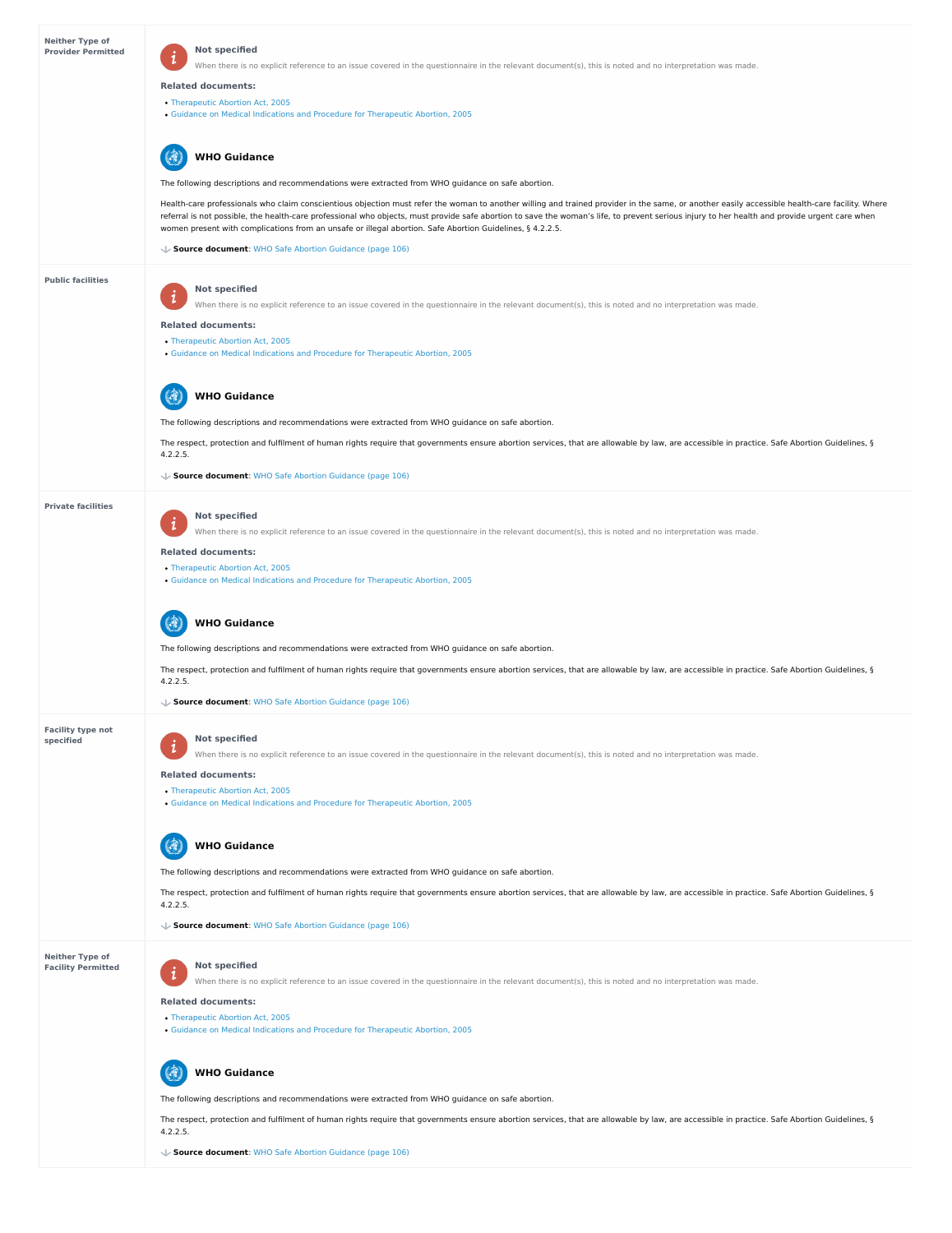# Indicators

Country specific information related to sexual and reproductive health indications. As data for the Sustainable Development Goal (SDG) indicators related to sexual and reproductive health become available, these will be provided, through periodic updates.

# Goal 1. End poverty in all its forms everywhere

| 1.1.1 Proportion of population below the international poverty line, by sex, age, employment status and geographical location (urban/rural)     | No data        |
|-------------------------------------------------------------------------------------------------------------------------------------------------|----------------|
| 1.3.1 Proportion of population covered by social protection floors/systems, by sex, distinguishing children, unemployed persons, older persons, |                |
| persons with disabilities, pregnant women, newborns, work-injury victims and the poor and the vulnerable                                        | No data        |
| 1.a.2 Proportion of total government spending on essential services (education, health and social protection)                                   | No data        |
| Goal 3. Ensure healthy lives and promote well-being for all at all ages                                                                         |                |
| 3.1.1 Maternal mortality ratio                                                                                                                  | 16(2017)       |
| 3.1.2 Proportion of births attended by skilled health personnel                                                                                 | No data        |
| 3.7.1 Proportion of women of reproductive age (aged 15-49 years) who have their need for family planning satisfied with modern methods          | No data        |
| 3.7.2 Adolescent birth rate (aged 10-14 years; aged 15-19 years) per 1,000 women in that age group                                              | 25 (2015-2020) |
|                                                                                                                                                 |                |
| 3.8.2 Number of people covered by health insurance or a public health system per 1,000 population                                               | No data        |
| 3.c.1 Health worker density and distribution                                                                                                    | No data        |
| Goal 4. Ensure inclusive and equitable quality education and promote lifelong learning opportunities for all                                    |                |

| 4.1.1 Proportion of children and young people: (a) in grades 2/3; (b) at the end of primary; and (c) at the end of lower secondary achieving at | No data |
|-------------------------------------------------------------------------------------------------------------------------------------------------|---------|
| least a minimum proficiency level in (i) reading and (ii) mathematics, by sex                                                                   |         |

Goal 5. Achieve gender equality and empower all women and girls

| 5.2.1 Proportion of ever-partnered women and girls aged 15 years and older subjected to physical, sexual or psychological violence by a<br>current or former intimate partner in the previous 12 months, by form of violence and by age | No data |
|-----------------------------------------------------------------------------------------------------------------------------------------------------------------------------------------------------------------------------------------|---------|
| 5.2.2 Proportion of women and girls aged 15 years and older subjected to sexual violence by persons other than an intimate partner in the<br>previous 12 months, by age and place of occurrence                                         | No data |
| 5.3.1 Proportion of women aged 20-24 years who were married or in a union before age 15 and before age 18                                                                                                                               | No data |
| 5.3.2 Proportion of girls and women aged 15-49 years who have undergone female genital mutilation/cutting, by age                                                                                                                       | No data |
| 5.6.1 Proportion of women aged 15-49 years who make their own informed decisions regarding sexual relations, contraceptive use and<br>reproductive health care                                                                          | No data |
| 5.6.2 Number of countries with laws and regulations that guarantee women aged 15-49 years access to sexual and reproductive health care,<br>information and education                                                                   | No data |
| 5.a.1 (a) Proportion of total agricultural population with ownership or secure rights over agricultural land, by sex; and (b) share of women<br>among owners or rights-bearers of agricultural land, by type of tenure                  | No data |
| 5.b.1 Proportion of individuals who own a mobile telephone, by sex                                                                                                                                                                      | No data |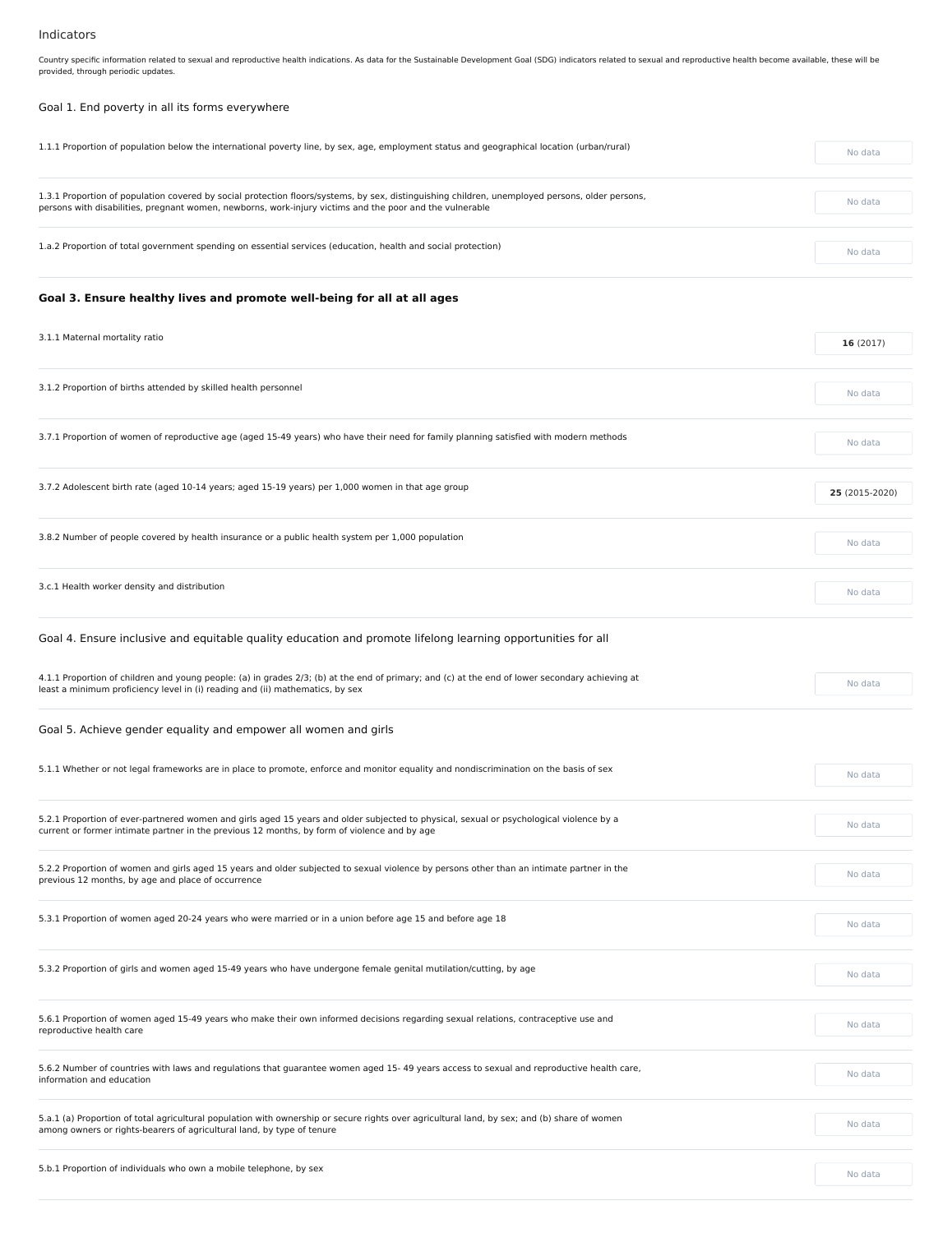Goal 8. Promote sustained, inclusive and sustainable economic growth, full and productive employment and decent work for all

| 8.5.2 Unemployment rate, by sex, age and persons with disabilities                                                                                                                                                                 | No data |
|------------------------------------------------------------------------------------------------------------------------------------------------------------------------------------------------------------------------------------|---------|
| Goal 10. Reduce inequality within and among countries                                                                                                                                                                              |         |
| 10.2.1 Proportion of people living below 50 per cent of median income, by age, sex and persons with disabilities                                                                                                                   | No data |
| 10.3.1 Proportion of the population reporting having personally felt discriminated against or harassed within the previous 12 months on the<br>basis of a ground of discrimination prohibited under international human rights law | No data |
| Goal 16. Promote peaceful and inclusive societies for sustainable development, provide access to justice for all and build effective, accountable and inclusive<br>institutions at all levels                                      |         |
| 16.1.3 Proportion of population subjected to physical, psychological or sexual violence in the previous 12 months                                                                                                                  | No data |
| 16.2.2 Number of victims of human trafficking per 100,000 population, by sex, age and form of exploitation                                                                                                                         | No data |
| 16.2.3 Proportion of young women and men aged 1829 years who experienced sexual violence by age 18                                                                                                                                 | No data |
| 16.3.1 Proportion of victims of violence in the previous 12 months who reported their victimization to competent authorities or other officially<br>recognized conflict resolution mechanisms                                      | No data |
| 16.5.1 Proportion of persons who had at least one contact with a public official and who paid a bribe to a public official, or were asked for a<br>bribe by those public officials, during the previous 12 months                  | No data |
| 16.6.1 Primary government expenditures as a proportion of original approved budget, by sector (or by budget codes or similar)                                                                                                      | No data |
| 16.6.2 Proportion of the population satisfied with their last experience of public services                                                                                                                                        | No data |
| 16.7.1 Proportions of positions (by sex, age, persons with disabilities and population groups) in public institutions (national and local<br>legislatures, public service, and judiciary) compared to national distributions       | No data |
| 16.9.1 Proportion of children under 5 years of age whose births have been registered with a civil authority, by age                                                                                                                | No data |
| 16.10.1 Number of verified cases of killing, kidnapping, enforced disappearance, arbitrary detention and torture of journalists, associated                                                                                        | No data |

media personnel, trade unionists and human rights advocates in the previous 12 months

| 16.b.1 Proportion of population reporting having personally felt discriminated against or harassed in the previous 12 months on the basis of a<br>ground of discrimination prohibited under international human rights law | No data        |
|----------------------------------------------------------------------------------------------------------------------------------------------------------------------------------------------------------------------------|----------------|
| Goal 17. Strengthen the means of implementation and revitalize the Global Partnership for Sustainable Development                                                                                                          |                |
| 17.8.1 Proportion of individuals using the Internet                                                                                                                                                                        | No data        |
| <b>Additional Reproductive Health Indicators</b>                                                                                                                                                                           |                |
| Percentage of married women with unmet need for family planning                                                                                                                                                            | 5.69(2011)     |
| Percentage of births attended by trained health professional                                                                                                                                                               | 96.4(2011)     |
| Percentage of women aged 20-24 who gave birth before age 18                                                                                                                                                                | $5(2009-2013)$ |
| Total fertility rate                                                                                                                                                                                                       | 2.137 (2018)   |